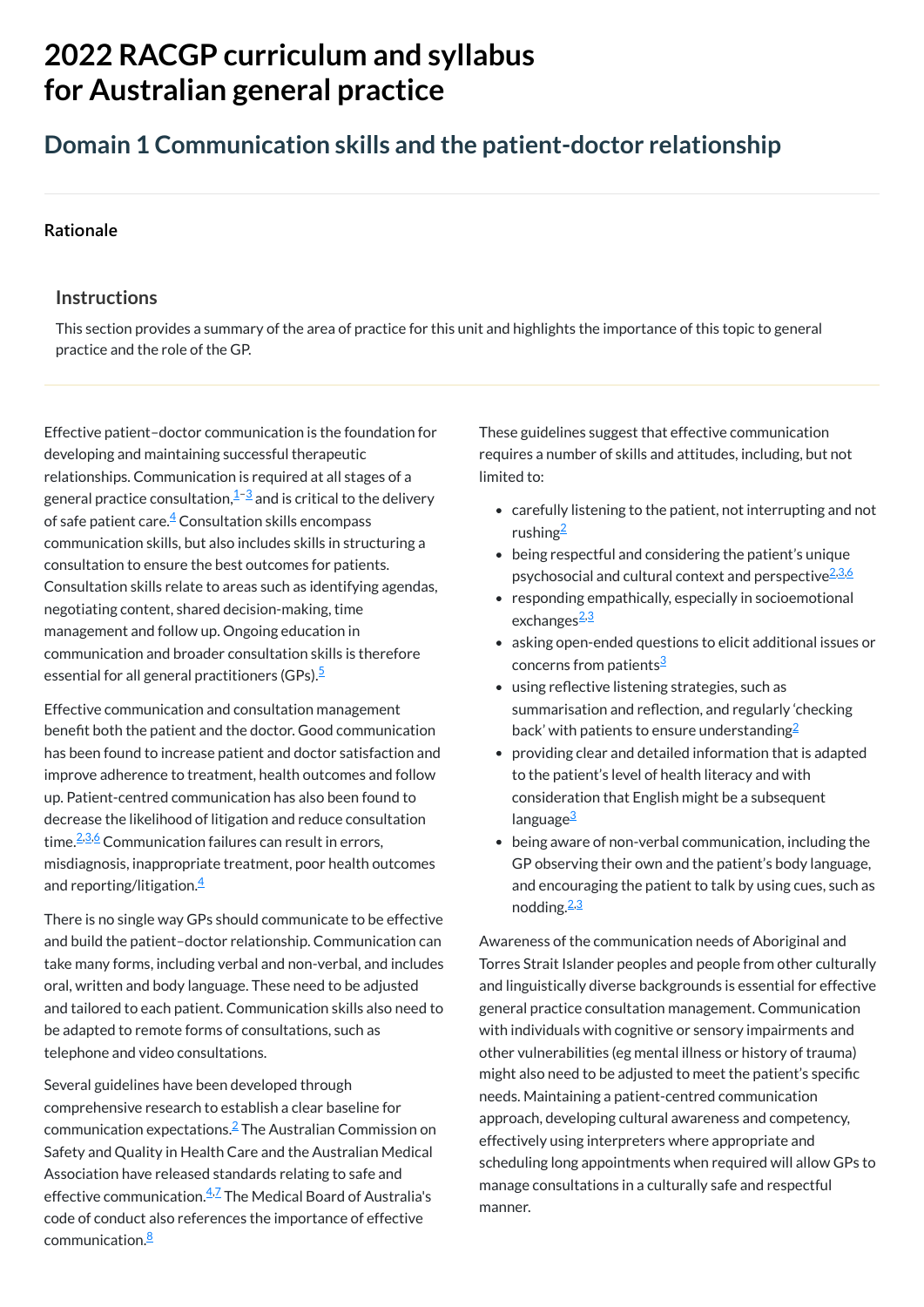GPs also need to communicate appropriately with family members and carers and ensure that they meet their duty of care responsibilities. This includes confidentiality, establishing appropriate consent and the provision of concise and meaningful information. Effective communication with other health professionals also facilitates continuity of care and optimises clinical outcomes for patients.<sup>2</sup>

#### **References**

- <span id="page-1-0"></span>1. Murtagh J. Consulting skills. In: Murtagh's General Practice. 6th edn. Sydney: McGraw Hill, 2017 [\(https://murtagh.mhmedical.com/content.aspx?](https://murtagh.mhmedical.com/content.aspx?bookid=1522§ionid=116022003) bookid=1522§ionid=116022003) [Accessed 1 October 2021].
- <span id="page-1-4"></span>2.King A, Hoppe RB. Best practice: For patient-centred communication: A narrative review. J Grad Med Educ 2013;5(3):385–93. doi: 10.4300/JGME-D-13-00072.1.
- <span id="page-1-1"></span>3.Warnecke E. The art of communication. Aust Fam Physician 2014;43(3):156–58.
- <span id="page-1-2"></span>4.Australian Commission on Safety and Quality in Health Care. Communicating for safety standard [\(http://www.safetyandquality.gov.au/standards/nsqhs](http://www.safetyandquality.gov.au/standards/nsqhs-standards/communicating-safety-standard)standards/communicating-safety-standard) [Accessed 1 October 2021].
- <span id="page-1-3"></span>5. Levinson W, Lesser CS, Epstein RM. Developing physician communication skills for patient-centered care. Health Aff 2010;29(7):1310–18. doi: 10.1377/hlthaff.2009.0450.
- <span id="page-1-5"></span>6. Mikesell L. Medicinal relationships: Caring conversation. Med Educ 2013;47(5):443– 52. doi: 10.1111/medu.12104.
- <span id="page-1-6"></span>7.Australian Medical Association. 10 minimum standards for communication between health services and general practitioners and other treating doctors. ACT: AMA, 2017 [\(http://www.ama.com.au/articles/10-minimum-standards-communication-between](http://www.ama.com.au/articles/10-minimum-standards-communication-between-health-services-and-general-practitioners-and)health-services-and-general-practitioners-and) [Accessed 1 October 2021].
- <span id="page-1-7"></span>8. Medical Board, Ahpra. Good medical practice: A code of conduct for doctors in Australia. 2020. [\(http://www.medicalboard.gov.au/Codes-Guidelines-Policies/Code](http://www.medicalboard.gov.au/Codes-Guidelines-Policies/Code-of-conduct.aspx)of-conduct.aspx) [Accessed 5 October 2021].
- <span id="page-1-8"></span>9. Scaioli G, Schäfer WLA, Boerma WGW, et al. Communication between general practitioners and medical specialists in the referral process: A cross-sectional survey in 34 countries. BMC Fam Pract 2020;21(54). doi: 10.1186/s12875-020-01124-x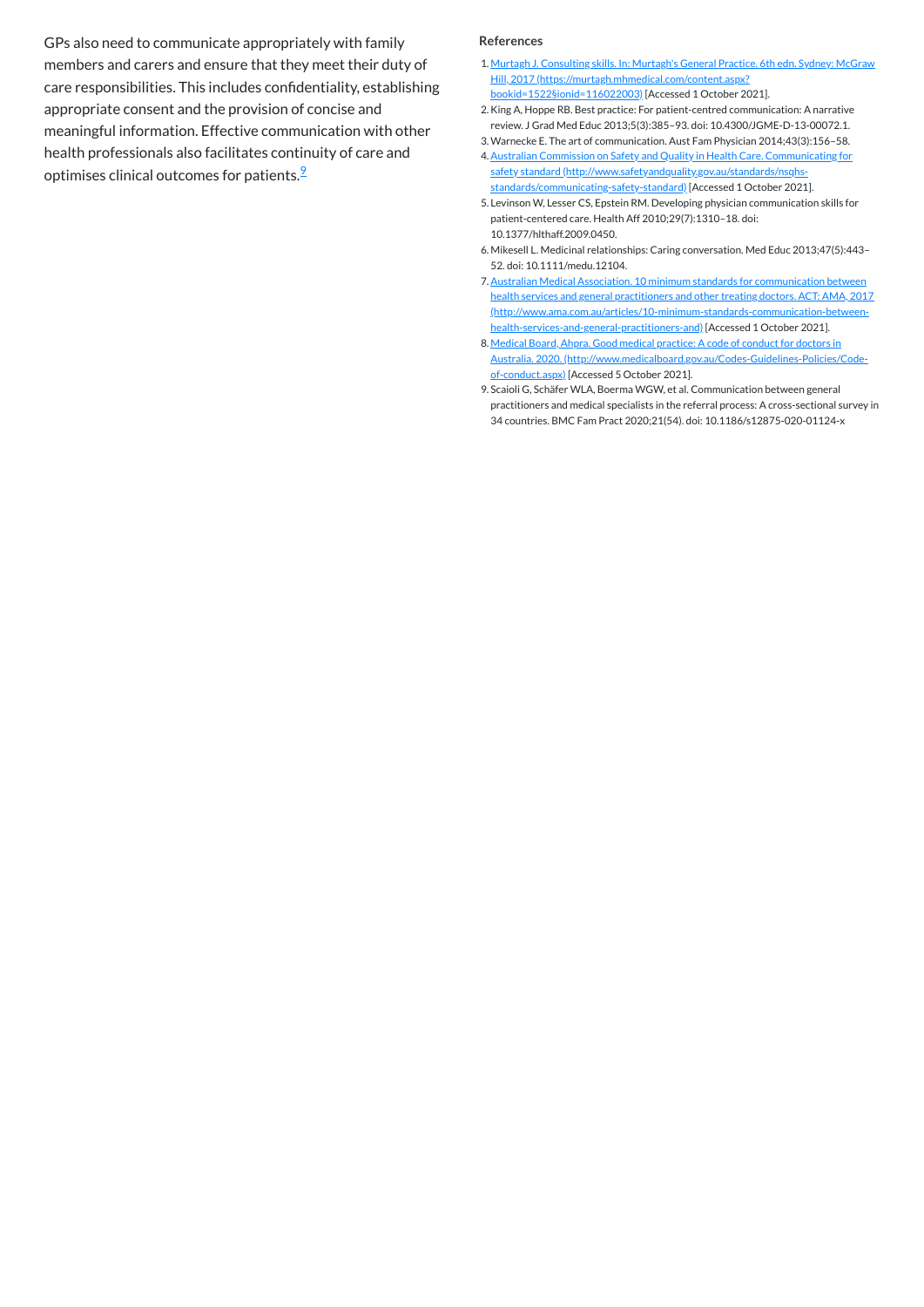## **[Competencies and learning outcomes](javascript:void(0))**

## **Instructions**

This section lists the knowledge, skills and attitudes that are expected of a GP. These are expressed as core competencies that are required of a GP across all clinical consultations, interactions and contexts. These core competencies are further detailed as measurable core competency outcomes.

| Communication and the patient-doctor relationship                                    |                                                                                                                                                                                                                                                                                                                                                                                                                                                                                                                                                                                                                                       |  |  |  |
|--------------------------------------------------------------------------------------|---------------------------------------------------------------------------------------------------------------------------------------------------------------------------------------------------------------------------------------------------------------------------------------------------------------------------------------------------------------------------------------------------------------------------------------------------------------------------------------------------------------------------------------------------------------------------------------------------------------------------------------|--|--|--|
| Core competencies                                                                    | Core competency outcomes                                                                                                                                                                                                                                                                                                                                                                                                                                                                                                                                                                                                              |  |  |  |
|                                                                                      | The GP is able to:                                                                                                                                                                                                                                                                                                                                                                                                                                                                                                                                                                                                                    |  |  |  |
| GPs communicate effectively and appropriately<br>1.1<br>to provide quality care      | 1.1.1 communicate with patients in a clear, respectful, empathic and appropriate<br>manner<br>1.1.2 communicate effectively in challenging situations<br>use a clear and considerate approach when communicating with family, carers<br>1.1.3<br>and others involved in the care of the patient<br>communicate effectively and respectfully to address complaints and concerns<br>1.1.4<br>1.1.5<br>communicate effectively and safely via electronic media<br>use appropriate resources to communicate effectively where there is<br>1.1.6<br>disability, impairment or language barriers<br><b>Rural health</b>                     |  |  |  |
|                                                                                      | RH1.1.1 communicate effectively with other health professionals using available<br>infrastructure                                                                                                                                                                                                                                                                                                                                                                                                                                                                                                                                     |  |  |  |
| 1.2 GPs use effective health education strategies to<br>promote health and wellbeing | consider the patient's level of health literacy, acknowledging that these factors<br>1.2.1<br>can influence a patient's experience of illness and health behaviours<br>draw on a range of interview and counselling approaches to support patients<br>1.2.2<br>to optimise health behaviours<br>use planned and opportunistic approaches to provide screening, preventive<br>1.2.3<br>care and health-promotion activities                                                                                                                                                                                                            |  |  |  |
| 1.3<br>GPs communicate in a way that is culturally safe<br>and respectful            | 1.3.1 communicate in a way that is respectful and responsive to the sociocultural<br>context and beliefs of the patient<br>incorporate sociocultural elements to tailor health education to the local<br>1.3.2<br>context                                                                                                                                                                                                                                                                                                                                                                                                             |  |  |  |
|                                                                                      | Aboriginal and Torres Strait Islander health<br>AH1.3.1 communicate with Aboriginal and Torres Strait Islander patients in a culturally<br>safe and respectful manner                                                                                                                                                                                                                                                                                                                                                                                                                                                                 |  |  |  |
| GPs provide the primary contact for holistic and<br>1.4<br>patient-centred care      | 1.4.1 conduct a consultation that is aware and appropriate to the needs of the<br>patient<br>1.4.2 provide continuity of care through timely referral and follow up<br>use a patient-centred approach to consultation, identifying and addressing the<br>1.4.3<br>patient agenda to develop patient-centred management plans with the<br>patient, their families or carers<br>listen to and acknowledge the illness experience from the patient's<br>1.4.4<br>perspective<br>understand different consultation models and identify the most appropriate<br>1.4.5<br>for the situation<br>Aboriginal and Torres Strait Islander health |  |  |  |
|                                                                                      | AH1.4.1 establish an effective and culturally safe therapeutic relationship with<br>Aboriginal and Torres Strait Islander patients<br><b>Rural health</b><br>RH1.4.1 provide quality care in a rural and/or remote community                                                                                                                                                                                                                                                                                                                                                                                                          |  |  |  |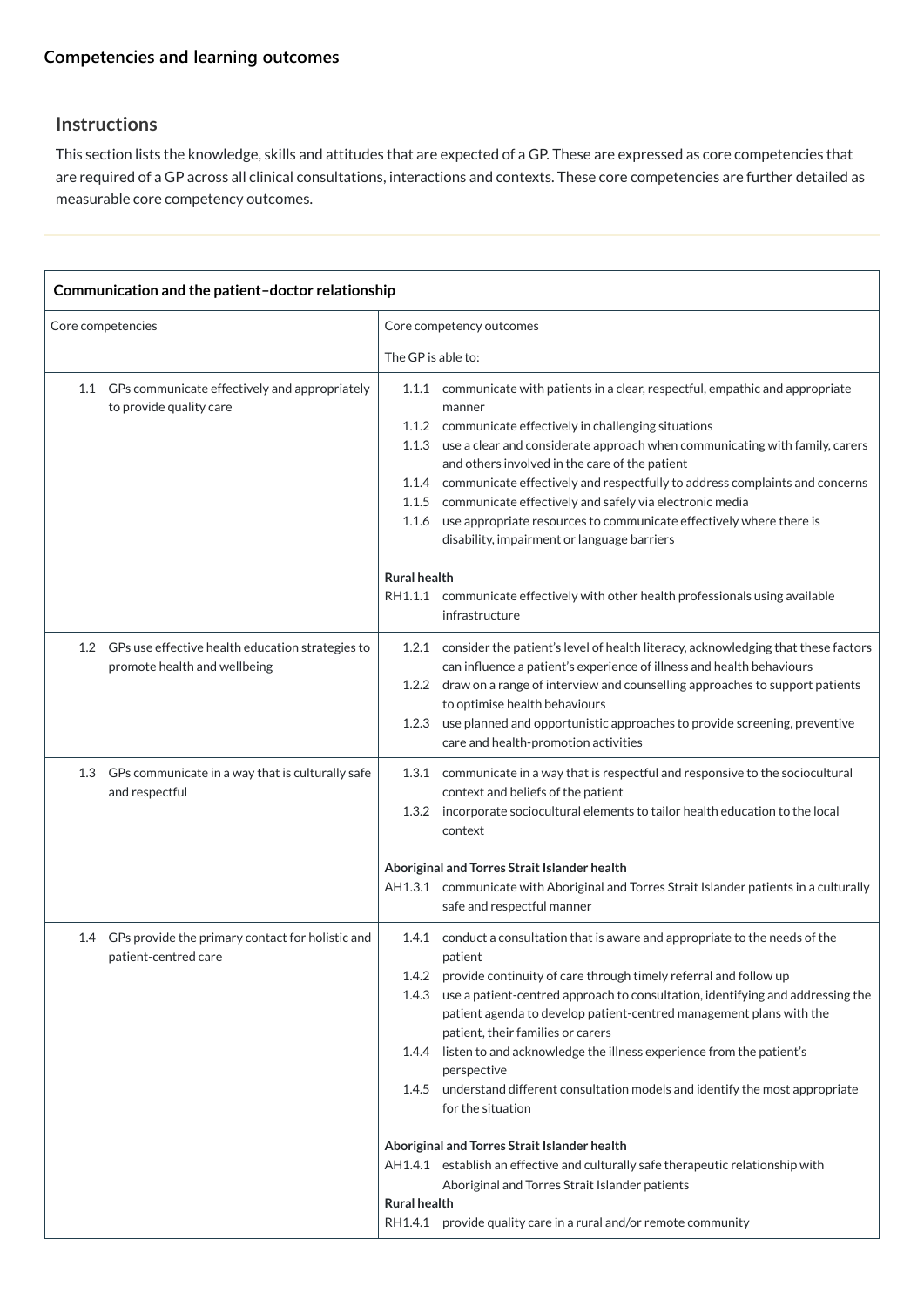## **[Words of wisdom](javascript:void(0))**

#### **Instructions**

This section includes tips related to this unit from experienced GPs. This list is in no way exhaustive but gives you tips to consider applying to your practice.

**Extension exercise:** Speak to your study group or colleagues to see if they have further tips to add to the list.

- **1.** The best way to learn communication and consultation skills is by observation observing others and getting others to observe you, then reflecting on and incorporating their feedback.
- **2.** Be curious about your patients think beyond their presenting complaint and try to understand their beliefs, experiences, social situation and culture. Remember that you too have your own ideas, beliefs, past experiences and culture that will influence how you interact with others. Even how you are feeling at the time has an impact, especially if you are running behind, haven't eaten or are tired.
- **3.** Don't be distracted by the computer. Check the records before the patient comes in, then turn away from the screen and let the patient tell their story. Focusing on the patient and letting them tell their story doesn't take long, gives you a lot of information, and shows that you are interested and listening to what they say. You will also pick up non-verbal cues that might otherwise be missed.
- **4.** Don't skimp and leave out examination. It could be as simple as checking vital signs, but it shows you are interested and thorough, and it can turn up some unexpected results like raised blood pressure or atrial fibrillation. Your examination findings and the history are important in developing a management plan; if you try to develop a management plan before you have all the relevant information, something might turn up to change the plan, and then you have to start again.
- **5.** Develop appropriate communication techniques to manage uncertainty; for example, how to communicate that a diagnosis is unclear or that further investigation is needed. Also, be comfortable with letting the patient know that not everything will be completed in one consultation, and that they need to return for review, either because you have gathered further information or because they have several different issues to deal with.
- **6.** Remember to explore and address the patient's concerns, ideas and expectations of the consultation. Patients need to be heard and understood, as well as agree with the diagnosis and management plan. Listening, summarising and reflecting are essential in this. At the end of a consultation, if the patient repeats a question or doesn't seem to agree with the management plan, don't ignore this. They might not have understood or agreed with you or have a concern that you haven't addressed.
- **7.** Be prepared to adjust your communication style and the content of the consultation to the patient and the situation. For instance, how you talk to a 75-year-old male may be different to a 15-year-old female. A patient who returns for results may have developed a new problem or concern since the last visit, and it might be more important to manage this first. The skills you use in communicating with colleagues or other health professionals will be different to those you use with patients.

## **[Case consultation example](javascript:void(0))**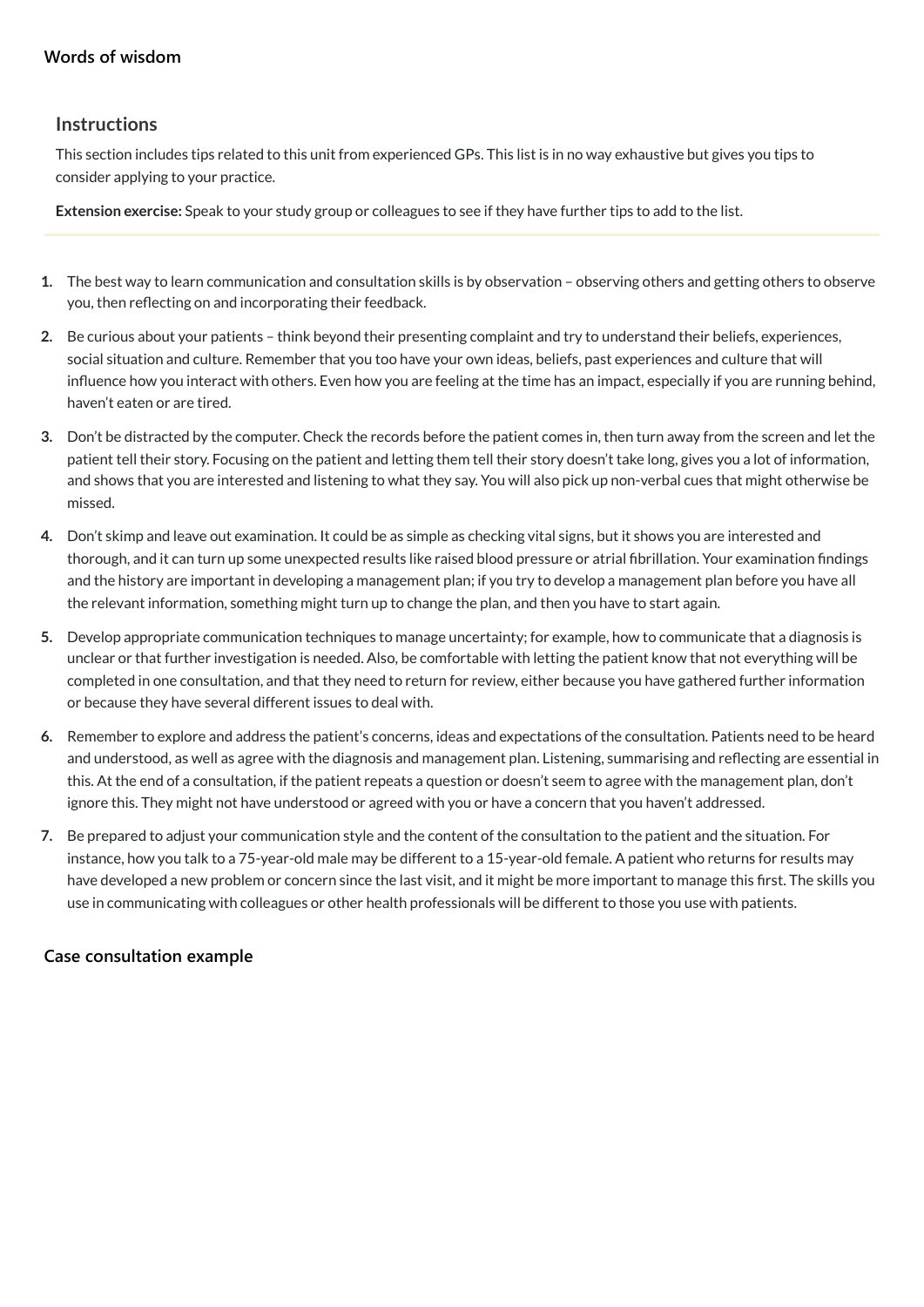## **Instructions**

- 1. Read this example of a common case consultation for this unit in general practice.
- 2. Thinking about the case example, reflect on and answer the questions in the table below.

You can do this either on your own or with a study partner or supervisor.

The questions in the table below are ordered according to the RACGP clinical exam assessment areas [\(https://www.racgp.org.au/getmedia/f93428f5-c902-44f2-b98a-e56d9680e8ab/Clinical-Competency-Rubric.pdf.aspx\)](https://www.racgp.org.au/getmedia/f93428f5-c902-44f2-b98a-e56d9680e8ab/Clinical-Competency-Rubric.pdf.aspx) and domains, to prompt you to think about different aspects of the case example.

Note that these are examples only of questions that may be asked in your assessments.

**Extension exercise**: Create your own questions or develop a new case to further your learning.



**Emma is a 15 year old who presents with menorrhagia and dysmenorrhoea. Her periods are irregular;the last was six weeks ago. She attends with her mother.**

| Questions for you to consider                                                                                                                                                    | Clinical exam assessment area<br>(https://www.racgp.org.au/getattachment/2f8f615f-<br>4c4d-4e51-8c8c-935fb0e2ca10/Clinical-<br>Competency-Rubric-2022.aspx) | <b>Domains</b> |
|----------------------------------------------------------------------------------------------------------------------------------------------------------------------------------|-------------------------------------------------------------------------------------------------------------------------------------------------------------|----------------|
| How will you manage this consultation to ensure that<br>everyone's agendas are met?                                                                                              | 1. Communication and consultation skills                                                                                                                    | 1,2,5          |
| What communication strategies will you use with Emma<br>and her mother? What specifically will you say to them?                                                                  |                                                                                                                                                             |                |
| If Emma were an Aboriginal or Torres Strait Islander<br>person, how might this affect your approach? What if she<br>were from a culturally or linguistically diverse background? |                                                                                                                                                             |                |
| If she had an intellectual disability, how might this affect<br>this consultation?                                                                                               |                                                                                                                                                             |                |

How would you ask Emma about her sexual history?

How would you assess her understanding of her periods and sexual health?

If she told you that she is sexually active, how would you explore her understanding and concerns?

How might you explore the possibility of sexual abuse?

How would you explain any examinations or investigations that you wish to do?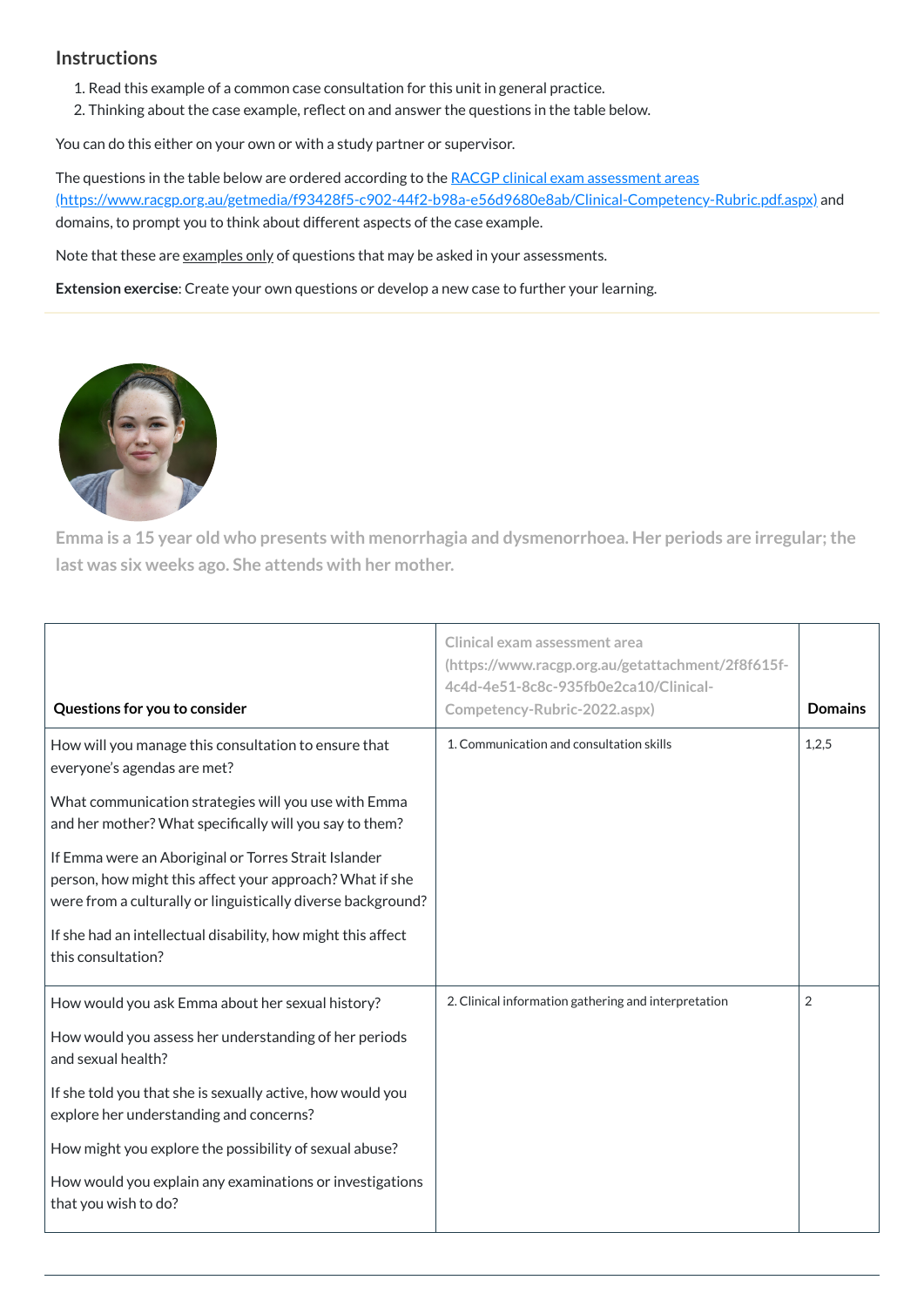|                                                                                                                                                                                                                                                              | <b>Clinical exam assessment area</b><br>(https://www.racgp.org.au/getattachment/2f8f615f-<br>4c4d-4e51-8c8c-935fb0e2ca10/Clinical- |                |
|--------------------------------------------------------------------------------------------------------------------------------------------------------------------------------------------------------------------------------------------------------------|------------------------------------------------------------------------------------------------------------------------------------|----------------|
| Questions for you to consider                                                                                                                                                                                                                                | Competency-Rubric-2022.aspx)                                                                                                       | <b>Domains</b> |
| If Emma has a positive pregnancy test, how would you<br>discuss the results?                                                                                                                                                                                 | 3. Making a diagnosis, decision making and reasoning                                                                               | $\overline{2}$ |
| How would you explain contact tracing if she has a positive<br>chlamydia test?                                                                                                                                                                               |                                                                                                                                    |                |
| If she does disclose sexual abuse, what would you say to<br>her and her mother?                                                                                                                                                                              |                                                                                                                                    |                |
| If she is not pregnant and you consider she might have<br>polycystic ovary syndrome, how would you explain this<br>condition?                                                                                                                                |                                                                                                                                    |                |
| How would you discuss contraception?                                                                                                                                                                                                                         | 4. Clinical management and therapeutic reasoning                                                                                   | $\overline{2}$ |
| What would you say if Emma wishes you to prescribe the<br>oral contraceptive for her periods and possible<br>contraception, but her mother does not want her to take<br>the pill?                                                                            |                                                                                                                                    |                |
| How would you know if they agree with your management<br>plan?                                                                                                                                                                                               |                                                                                                                                    |                |
| Are there any resources you could give Emma with further<br>information about her periods, contraception and sexual<br>activity/health?                                                                                                                      | 5. Preventive and population health                                                                                                | 1,2,3          |
| What if Emma were from an Aboriginal and Torres Strait<br>Islander, or other cultural, background?                                                                                                                                                           |                                                                                                                                    |                |
| How will you engage her in a discussion about safe sex?<br>What screening might you consider and how would you<br>explain this to her?                                                                                                                       |                                                                                                                                    |                |
| Do you find these conversations difficult? How might you<br>learn more and practise your communication?                                                                                                                                                      | 6. Professionalism                                                                                                                 | $\overline{4}$ |
| How might your personal beliefs and culture influence how<br>you manage this situation?                                                                                                                                                                      |                                                                                                                                    |                |
| How might you manage if this consultation was added as an<br>extra to your morning session?                                                                                                                                                                  |                                                                                                                                    |                |
| What would you say to Emma about confidentiality?                                                                                                                                                                                                            | 7. General practice systems and regulatory requirements                                                                            | C              |
| What would you say to her mother if she rings for her<br>daughter's results?                                                                                                                                                                                 |                                                                                                                                    |                |
| Consider you are working in a small country town and<br>Emma's mother is friends with your practice manager.<br>What would you say if Emma asks you not to write about<br>her sexual activity in your notes as she is concerned her<br>mother will find out? |                                                                                                                                    |                |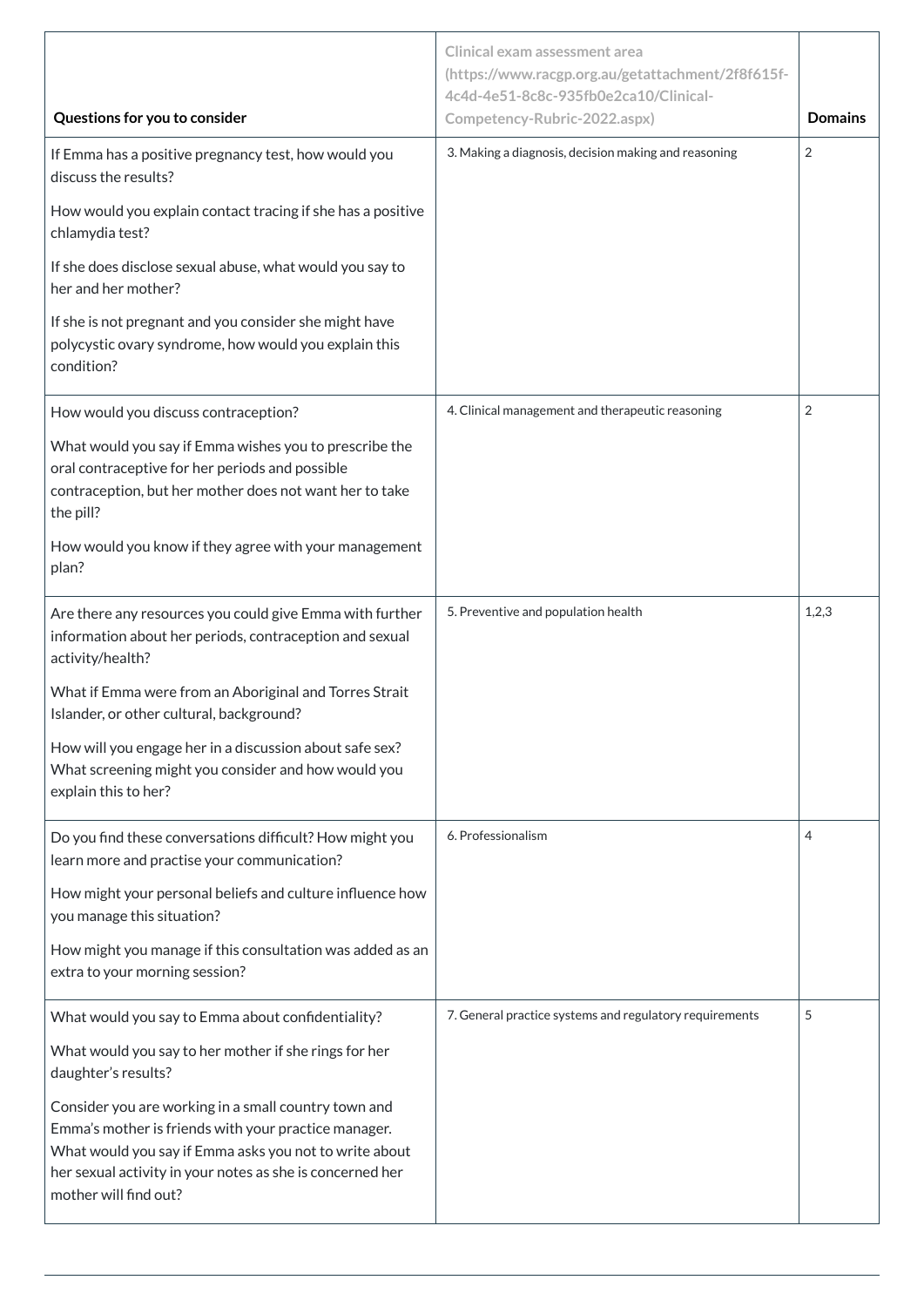| Questions for you to consider                                                                                                                                               | Clinical exam assessment area<br>(https://www.racgp.org.au/getattachment/2f8f615f-<br>4c4d-4e51-8c8c-935fb0e2ca10/Clinical-<br>Competency-Rubric-2022.aspx) | <b>Domains</b> |
|-----------------------------------------------------------------------------------------------------------------------------------------------------------------------------|-------------------------------------------------------------------------------------------------------------------------------------------------------------|----------------|
| What would you say to assess and ensure you have<br>informed consent for any examination or investigation?                                                                  | 8. Procedural skills                                                                                                                                        | 2              |
| How would you explain the differential diagnoses if Emma's<br>pregnancy test is negative?<br>What would you tell her about safety netting and follow<br>up?                 | 9. Managing uncertainty                                                                                                                                     | 2              |
| How would you ensure that she understands?                                                                                                                                  |                                                                                                                                                             |                |
| If Emma presented with hypotension, abdominal pain, and<br>had a positive pregnancy test, how might this affect your<br>communication and how you manage this consultation? | 10. Identifying and managing the significantly ill patient                                                                                                  | 2              |

Review some consultation models and use one to analyse your own consultations. You can find a guide to some different consultation models in the learning [resources](#page-9-0) section of this unit.

## **[Learning strategies](javascript:void(0))**

#### **Instructions**

This section has some suggestions for how you can learn this unit. These learning suggestions will help you apply your knowledge to your clinical practice and build your skills and confidence in all of the broader competencies required of a GP.

• What areas were they most satisfied with? What areas were they least satisfied with? Does this surprise you? Is there anything you could do differently?

There are suggestions for activities to do:

- on your own
- with a supervisor or other colleague
- in a small group
- with a non-medical person, such as a friend or family member.

• Is the reason for the referral clear? If you received this referral letter, is there enough information for you to manage or would you want to know anything else? Are there any important pieces of information missing for example, smoking, alcohol, allergies, medication lists, social situation? How might this affect your referrals in the future?

Within each learning strategy is a hint about how to self-evaluate your learning in this core unit.

#### **On your own**

Overall, what areas do you think you do well? What areas do you think you need to improve on? How might you do this?

Ask your next 10 patients to give you feedback on a consultation. (See if your practice has a feedback/suggestion form. If not, consider creating a printed form to allow patients to give anonymous feedback.)

Review the last five patient referrals you have written. Try to include referrals to other specialists and allied health referrals.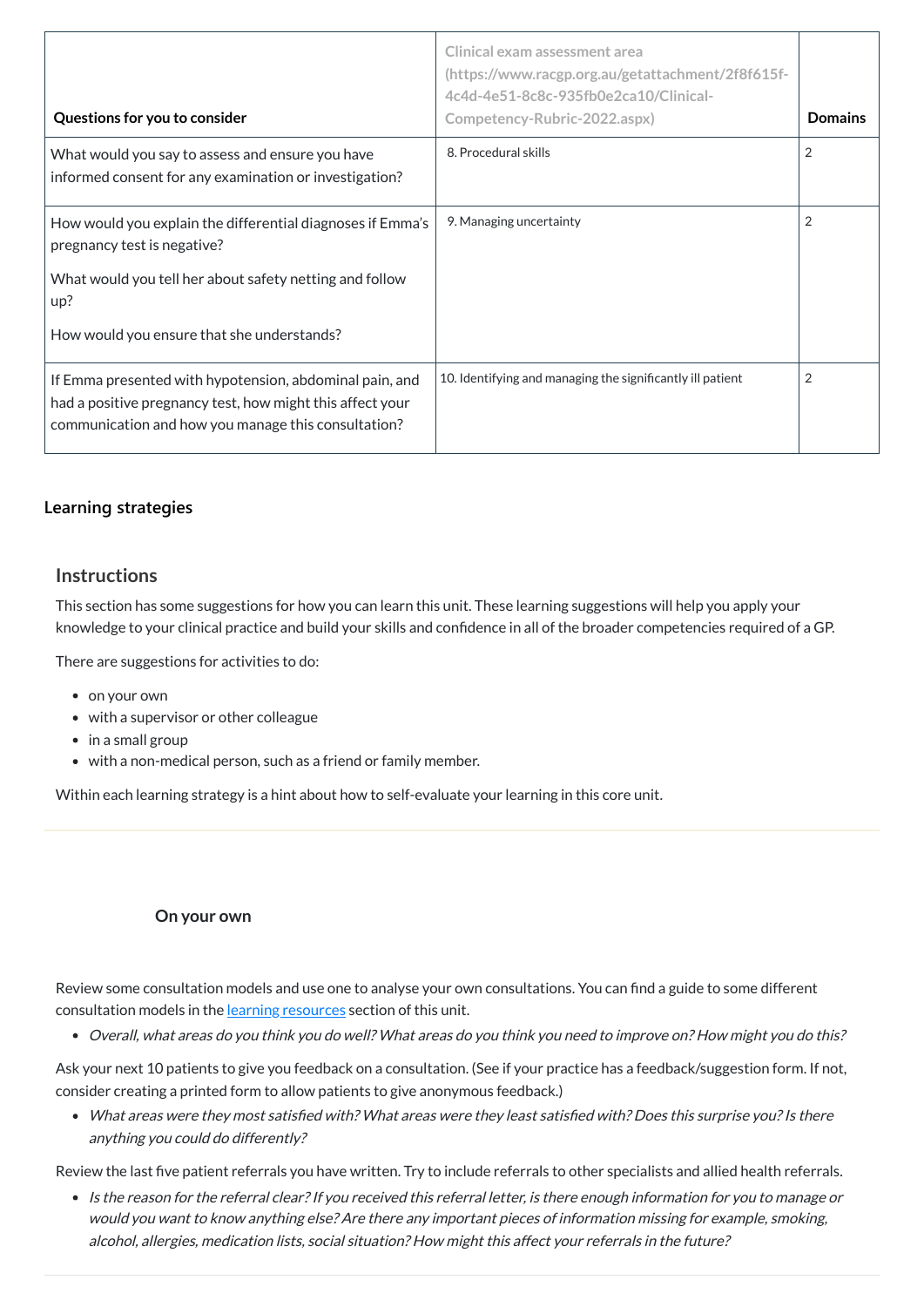#### **With a supervisor**

Ask your supervisor to observe your consultations. Then change over and observe your supervisor consulting. Another option is to videotape your consultations and review them with your supervisor or a colleague. Be aware that there are legal considerations in videotaping consultations, and you should be familiar with the requirements of the state or territory in which you work. You could also discuss with your supervisor any opportunities to observe others in the practice, including any allied health workers.

- What did your supervisor think you did well? What did they think you didn't do so well? Did that match how you felt about the consultation? What suggestions for improvement did you discuss?
- From watching your supervisor or others, what tips or phrases or ways of discussing things do you think might be helpful for you to use?

- What challenges have you had when communicating with any of these groups? How do you adjust your communication?
- Does your supervisor have any advice or tips that you could try?

Discuss the common cultural groups that present in your practice. Research the cultural beliefs in relation to healthcare and reflect on how these are different to your own. With your supervisor, discuss one of your cases with a patient from a different cultural background to yours.

- How do you adjust your communication and consultation to the patient's health literacy? Does your supervisor have any suggestions about how to do so?
- Do they have any further examples or resources that might help?
- Thinking of the patient's understanding of their symptoms and management plan, how might their culture have affected the consultation? Is there anything that you could do differently? Does your supervisor have any suggestions or tips?
- How might you improve your communication with patients from this group?
- Does your supervisor know of any local groups you could visit to learn more about their culture?

Discuss other patient groups where you might need to adjust communication style or language to ensure it is effective and inclusive. Some examples include adolescents; elderly patients and LGBTIQ+ or neurodiverse people.

Explore the concept of health literacy and how it influences healthcare. Look at the factors that affect health literacy and how level of literacy might influence health. Present a case to your supervisor where health literacy was an important factor in the consultation.

#### **In a small group**

Develop a list of situations that members of the group have found challenging (eg giving bad news, aggressive patients, etc).

Discuss some ways to manage these situations. Role-play some scenarios that involve these situations and try some of the different techniques that have been suggested to manage the consultation. Get feedback from the group and the role-players. **Note**: Some members of the group may find some situations personally confronting, so it is important that members of the group be aware of this and create a safe space for each other.

What worked well? What was less effective? Are there any techniques that you could use in your own consultations?

Video some role plays of consultations and analyse them together as a group. You could use some of the scenarios from the previous exercise. Try looking at the video without the sound to observe the non-verbal communication. Then listen to the video and see how your observations fit with the verbal communication.

- What body language did you observe? Did the 'patient' seem to be engaged? Why/why not? How did this match with what was said during the consultation? How might you manage this if there is <sup>a</sup> mismatch?
- What tips did you pick up that might help you in the future?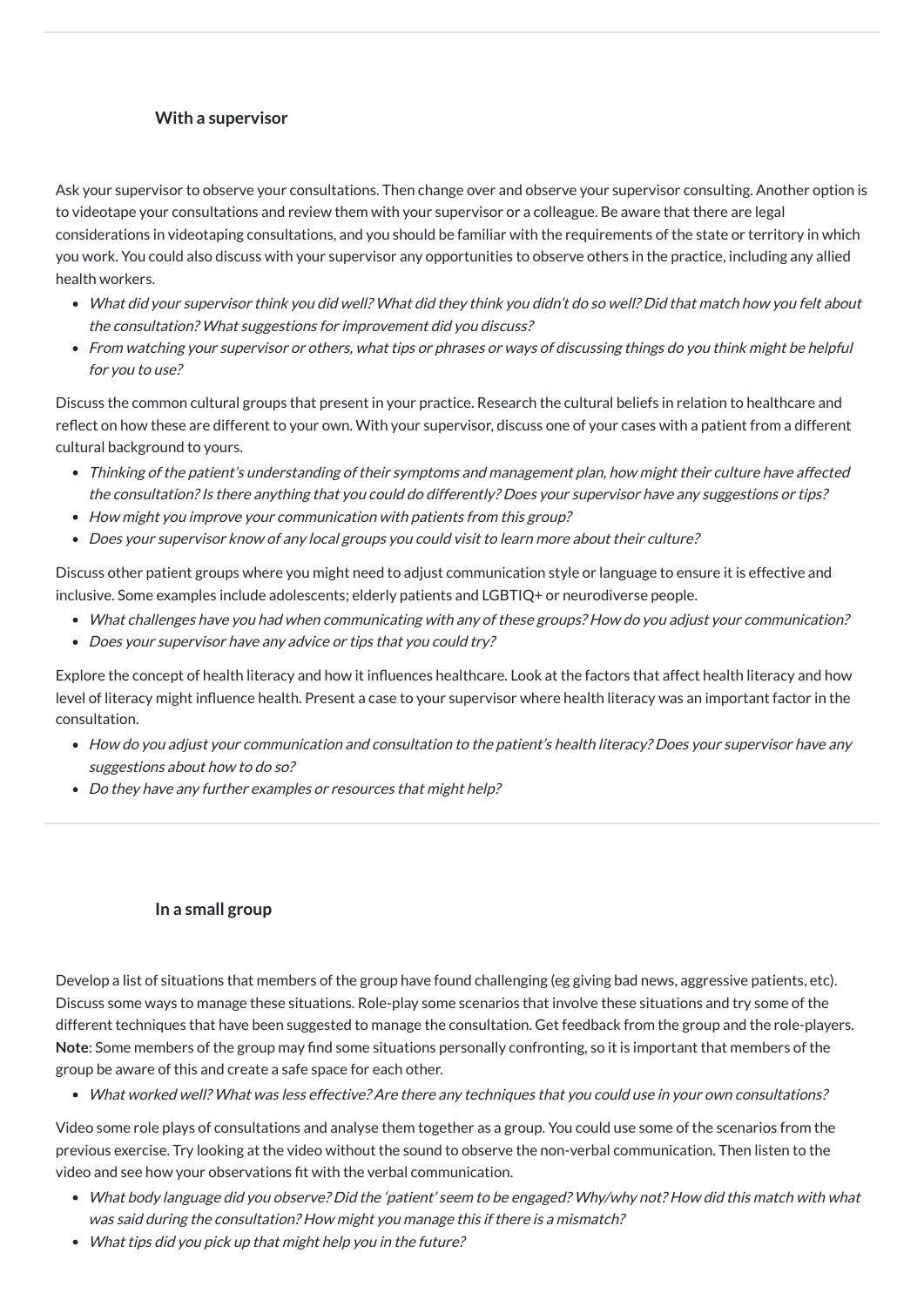Discuss cases the group members have seen where a lifestyle change was discussed with a patient. Using the stages of change model, analyse what stage in the change cycle the patient was at and what techniques were used to motivate them.

- Was the approach effective? Why/why not?
- Does the group have any suggestions to motivate patients or to help patients maintain change?

- Why was the conversation challenging? What helped and what hindered the conversation? What was the outcome? Did they learn anything from the experience?
- Is there anything you could use in your approach to challenging consultations?

## **With a friend or family member**

Ask a friend or family member to tell you about a time they had a conversation that they found challenging. This doesn't need to be a medical conversation. For example, it could have been with a work colleague, family member or friend.

Ask a friend or family member about their experiences with communication in medical settings.

- What do they think is the most important thing <sup>a</sup> doctor can do to show that the patient is being listened to and has been heard?
- How does the use of the computer impact on communication?
- What does your friend/family member think is the most important element to gain their trust and engagement in <sup>a</sup> consultation?

## **[Guiding topics and content areas](javascript:void(0))**

## **Instructions**

These are examples of topic areas for this unit that can be used to help guide your study.

Note that this is not a complete or exhaustive list, but rather a starting point for your learning.

- Understand essential communication skills, including verbal, non-verbal and written skills:
	- Verbal skills, such as appropriate use of questions, active listening, reflecting and summarising, empathy and clear use of language.
	- Non-verbal skills, such as understanding visual cues, body language, eye contact, posture and facial expressions.
	- Written skills, such as the patient record and communication with other health professionals.
- Recognise and work to address barriers to communication where possible. Potential barriers include:
	- $\circ$  time pressures
	-
	- use of the computer
	- personal beliefs and culture
	- $\circ$  physical and situational factors
	- use of stigmatising language
	- $\circ$  the patient's previous experiences with healthcare, and their basic health literacy.
- Understand various consultation models and develop an approach that incorporates the following key components:
	- $\circ$  consultations that are patient centred, including respecting the patient's choices
	- acknowledgement that both patients and doctors have agendas, and negotiation of those agendas
	- exploration and incorporation of the patient's ideas, concerns and expectations
	- $\circ$  appropriate examination
	- shared decision-making by collaboratively developing management plans that include the patient's perspective, their sociocultural background and the impact of local (especially rural/remote) issues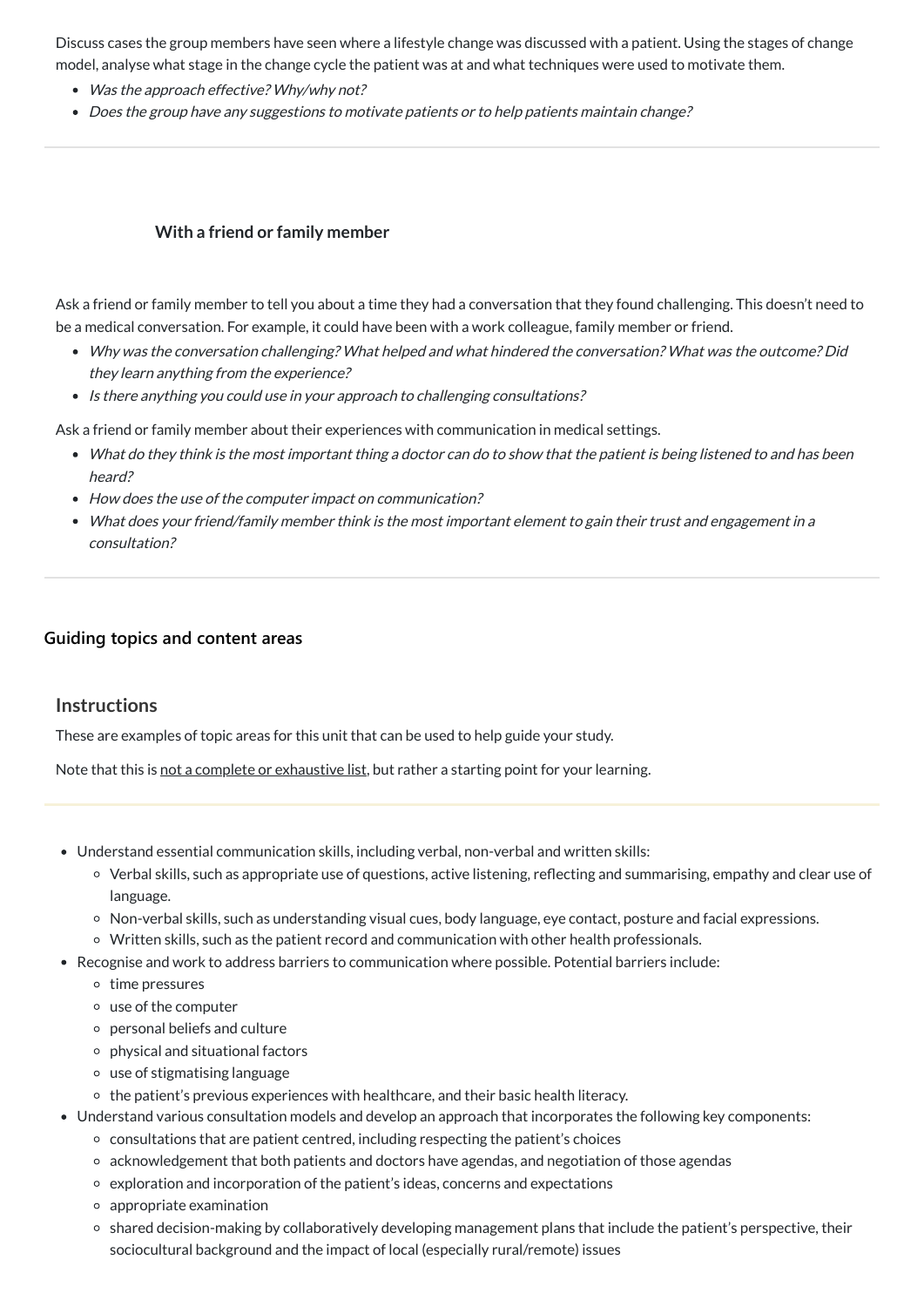The following list of resources is provided as a starting point to help guide your learning only and is not an exhaustive list of **all resources.** It is your responsibility as an independent learner to identify further resources suited to your learning needs, and to ensure that you refer to the most up-to-date guidelines on a particular topic area, noting that any assessments will utilise current guidelines.

• Wilson H. How stigmatising language affects people in Australia who use tobacco, alcohol and other drugs [\(https://www1.racgp.org.au/ajgp/2020/march/how-stigmatising-language-affects-people-in-austra\).](https://www1.racgp.org.au/ajgp/2020/march/how-stigmatising-language-affects-people-in-austra) Aust J Gen Pract 2020;49(3):155–58.

- $\circ$  inclusion of timely referral, safety netting and follow up.
- Develop skills in having challenging conversations due to:
	- o specific patient factors or groups
		- children or adolescents
		- patients with a disability that impacts on communication, such as intellectual disability, vision or hearing impairment, cognitive impairment
		- patients with physical symptoms attributed to stress or mental health conditions
		- patients who have experienced the consequences of trauma
		- $\blacksquare$  patients with an unclear diagnosis
		- patients for whom there is a need to communicate bad news to or to discuss end-of-life decisions
		- patients who are distressed or patients with mental health conditions
		- patients who are angry or aggressive
		- patients requesting drugs of dependence
		- patients with a complaint or concern, including critical or potentially critical incidents
		- patients who are unmotivated or disengaged
		- patients with unrealistic expectations (eg requests for certificates or tests that are not warranted, or those with a list of problems to manage in one consultation)
		- patients for whom there is concern about safety, such as suicide risk or risk of abuse
		- culturally and linguistically diverse patients with diverse health belief systems
		- patients with an Aboriginal or Torres Strait Islander background
		- patients whose primary language is not English, including the appropriate use of interpreters
		- LGBTIQ+ patients
		- patients with health beliefs and treatment preferences different to your own
	- specific situations:
		- consultations conducted remotely, such as using telehealth or by telephone
		- working in a multidisciplinary team to ensure care coordination, such as in aged care facilities or palliative care
		- consultations where others are present, such as carers, parents or family members
		- emergencies
	- specific concepts that need to be discussed:
		- explanation of risk
		- consent and confidentiality
		- explanation of procedures.

## **[Learning resources](javascript:void(0))**

## **Instructions**

#### <span id="page-9-0"></span>**Journal articles**

How language can create stigma and impact patients, and alternatives for better outcomes.

Managing multimorbidity and encouraging behavioural change through the use of motivational interviewing.

McKenzie KJ, Pierce D, Gunn JM. Guiding patients through complexity: Motivational interviewing for patients with multimorbidity [\(https://www1.racgp.org.au/ajgp/2018/january-february/guiding-patients-through-complexity-1\).](https://www1.racgp.org.au/ajgp/2018/january-february/guiding-patients-through-complexity-1) Aust J Gen Pract 2018;47(1–2):8–13.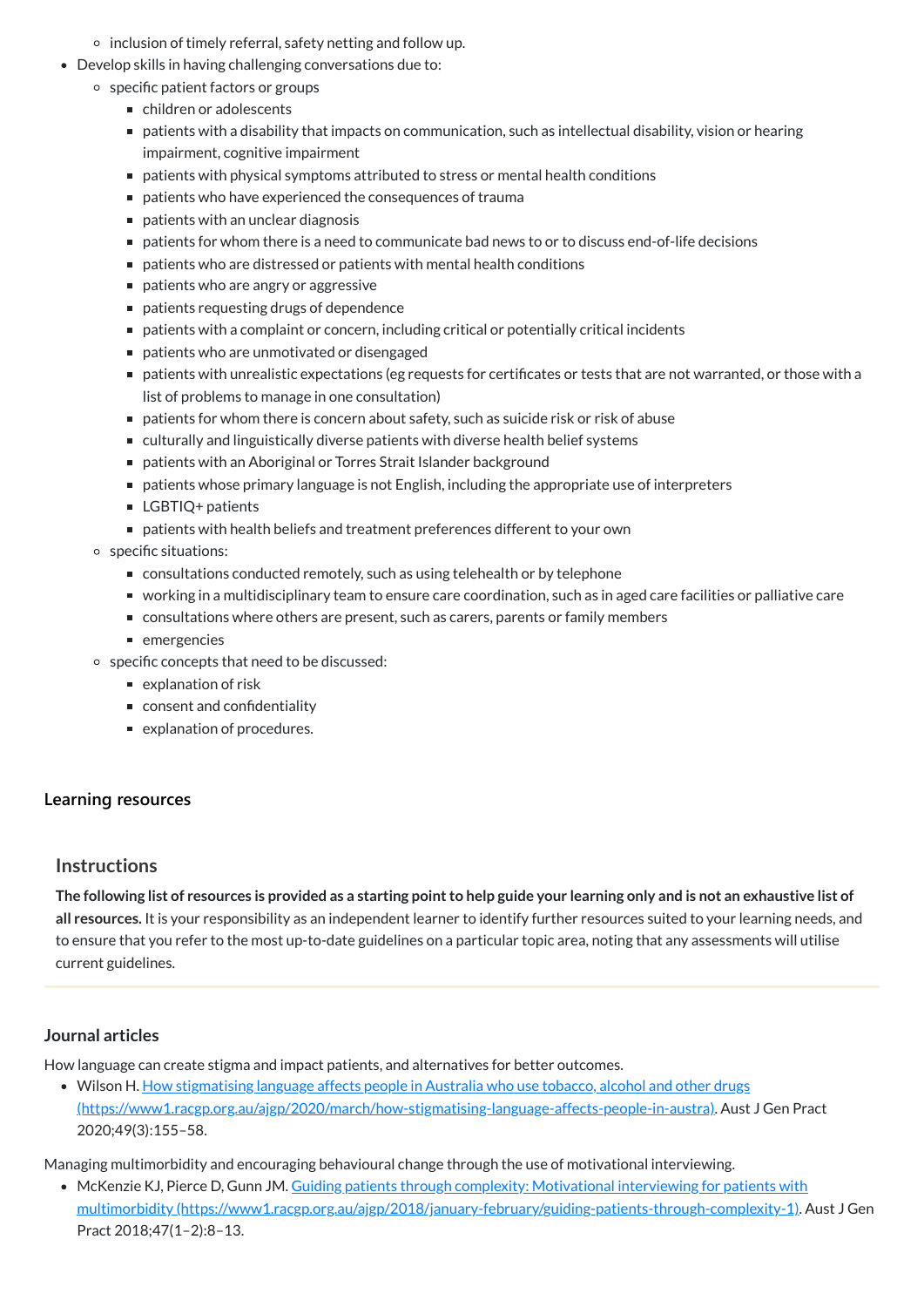The stages of behavioural change and using motivational interviewing.

• Hall K, Gibbie T, Lubman DI. Motivational interviewing techniques: Facilitating behaviour change in the general practice setting [\(https://www.racgp.org.au/afp/2012/september/motivational-interviewing-techniques/\).](https://www.racgp.org.au/afp/2012/september/motivational-interviewing-techniques/) Aust Fam Physician 2012;41(9):660–67.

• Buckman RA. Breaking bad news: The S-P-I-K-E-S strategy [\(http://www.icmteaching.com/ethics/breaking%20bad%20news/spikes/files/spikes-copy.pdf\).](http://www.icmteaching.com/ethics/breaking%20bad%20news/spikes/files/spikes-copy.pdf) Commun Oncol 2005;2:138– 42.

An approach to communicating bad news.

• Abbott, P, Dave D, Gordon E, Reath J. What do GPs need to work more effectively with Aboriginal patients? [\(https://www.racgp.org.au/afp/2014/januaryfebruary/aboriginal-cultural-mentors\)](https://www.racgp.org.au/afp/2014/januaryfebruary/aboriginal-cultural-mentors) Aust Fam Physician 2014;43(1):58–63.

Denness C. What are consultation models for? (https://journals.sagepub.com/doi/full/10.1177/1755738013475436) InnovAiT 2013;6(9):592–99.

Effective communication with Aboriginal and Torres Strait Islander patients.

A UK analysis of some consultation models, why they are useful and how they can help (as well as their limitations). Many points are relevant to Australian general practice.

## **Textbooks**

• The Royal Australian College of General Practitioners. A brief guide to identifying and responding to requests for drugs of dependence [\(https://www.racgp.org.au/running-a-practice/practice-resources/general-practice-guides/drugs-of](https://www.racgp.org.au/running-a-practice/practice-resources/general-practice-guides/drugs-of-dependence-responding-to-requests)dependence-responding-to-requests).

- Murtagh J. Consulting skills [\(https://murtagh.mhmedical.com/content.aspx?bookid=2471§ionid=199051857\)](https://murtagh.mhmedical.com/content.aspx?bookid=2471§ionid=199051857). In: Murtagh's General Practice. 7th edn. Sydney: McGraw-Hill Education, 2018.
- Murtagh J. Communication skills [\(https://murtagh.mhmedical.com/content.aspx?bookid=2471§ionid=199051946\)](https://murtagh.mhmedical.com/content.aspx?bookid=2471§ionid=199051946). In: Murtagh's General Practice. 7th edn. Sydney: McGraw-Hill Education, 2018.

## **Online resources**

• The Royal Australian College of General Practitioners. Responding to patient requests for tests not considered clinically appropriate [\(https://www.racgp.org.au/advocacy/position-statements/view-all-position-statements/clinical-and-practice](https://www.racgp.org.au/advocacy/position-statements/view-all-position-statements/clinical-and-practice-management/responding-to-patient-requests-for-tests)management/responding-to-patient-requests-for-tests).

A mental health first aid resource on suicide prevention that includes how to talk to a patient about suicide.

• The Royal Australian College of General Practitioners. gplearning [\(https://www.racgp.org.au/education/professional](https://www.racgp.org.au/education/professional-development/online-learning/gplearning)development/online-learning/gplearning):

General Practice Mental Health Standards Collaboration. Suicide prevention and first aid: A resource for GPs [\(http://www.ourphn.org.au/wp-content/uploads/Suicide-prevention-and-first-aid-a-resource-for-GPs.pdf\).](http://www.ourphn.org.au/wp-content/uploads/Suicide-prevention-and-first-aid-a-resource-for-GPs.pdf)

Various resources on communication skills, especially for international medical graduates.

Doctors Speak Up [\(http://www.doctorsspeakup.com/home\).](http://www.doctorsspeakup.com/home)

A factsheet about managing requests from patients for drugs of dependence.

A range of resources to help develop communication skills for serious illness.

VITALtalk [\(http://www.vitaltalk.org\)](http://www.vitaltalk.org/)

Information about consultation models.

GPnotebook [\(https://gpnotebook.com/en-au/simplepage.cfm?&trip=1&ID=53805126\)](https://gpnotebook.com/en-au/simplepage.cfm?&trip=1&ID=53805126)

A guide to the use of inclusive language.

• State Government of Victoria. LGBTIQ inclusive language guide [\(http://www.vic.gov.au/inclusive-language-guide\).](http://www.vic.gov.au/inclusive-language-guide)

Tips and links for responding to patients who request tests that are considered inappropriate.

**Learning activities**

An overview of communication skills in general practice consultations with application to everyday and more challenging situations.

Communication skills in general practice

Effective communication in the palliative care setting as important for good quality care.

 $\circ$  An approach to timely palliative care consultations